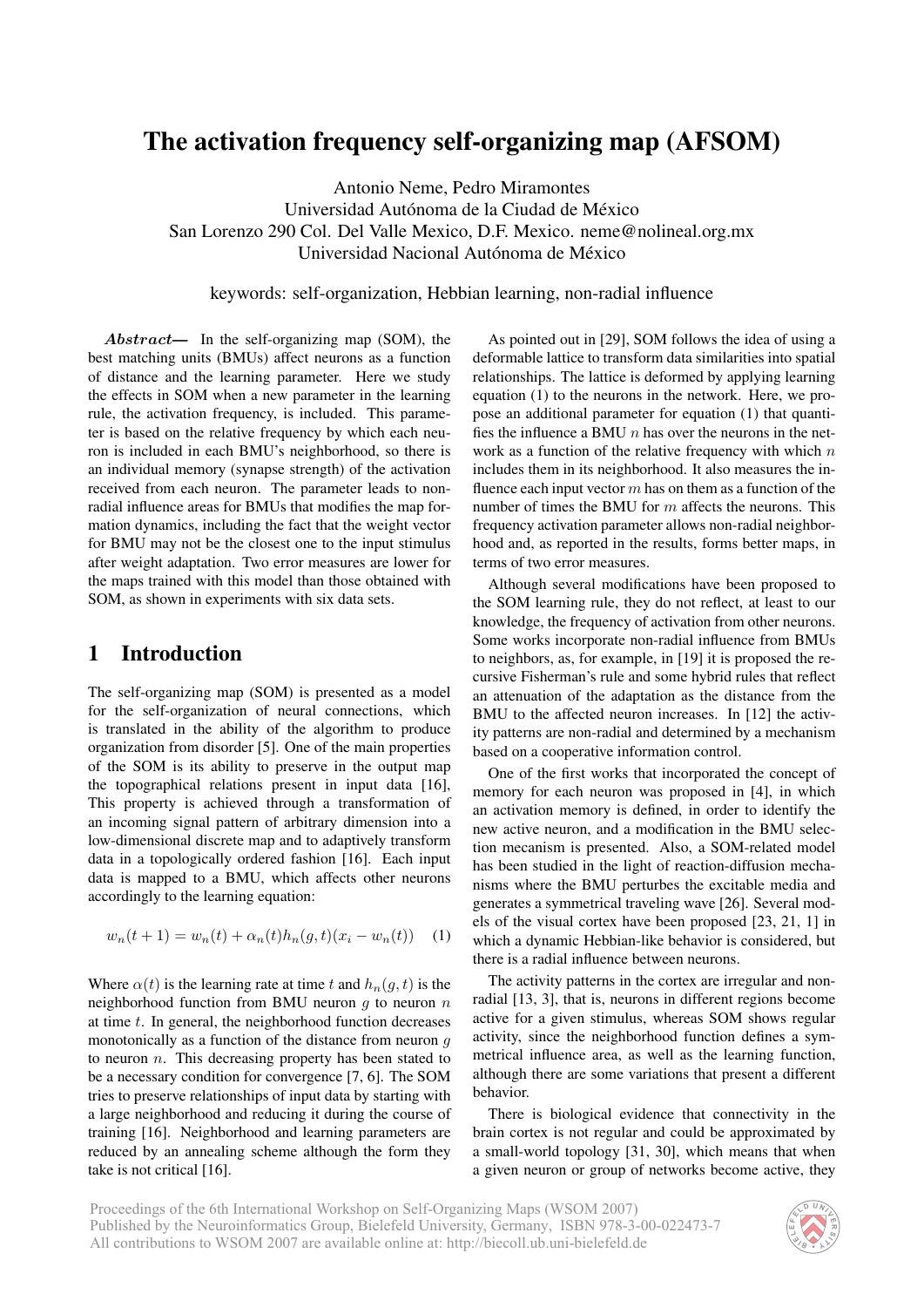activate neurons in their proximity as well as those located farther. In [24] it is reported that low error measures are achieved when the topology of the lattice resembles that of a small-world network. So, in self-organizing maps over small-world lattices, non-radial activity patterns which resemble that of the cortex are obtained. Also, in an preliminary study of activation frequency, some non-radial patterns are reported in [25]. In this work, we obtain nonradial activity patterns not by an explicit modification in the lattice topology, but by a modification in the learning process.

As a model of the brain cortex, SOM has been applied in the study of map formation in visual cortex [22, 2], as models of brain maps or as ordered projections from sensorial areas to cortical regions [17]. However, the SOM fails to reproduce the activity patterns mentioned above [18, 9], although some models, as the presented in [20], in which a modification in the SOM adaptation kernel is considered in order to include surround inhibition, achieve the formation of pinwheel patterns similar to those observed in the visual cortex. In these models, however, influence from BMUs is radial and symmetrical.

Here, we propose a modification in the learning equation such that the activity patterns resemble in more detail those non-radial patterns present in the cortex. This non symmetrical influence area formation is achieved through the activation frequency parameter which is a kind of memory between neurons that resembles Hebbian learning. The self-organizing capabilities of the SOM are not limited but enhanced, as shown in section 3.

The proposed modification to the SOM is an additional term in eq. (1) that quantifies the frequency by which a neuron is affected by each BMU. We apply this modification to the bubble neighborhood scheme, as in this scheme it is straightforward to keep track of the number of times each BMU affects others, by including them on its neighborhood.

The variation we propose is the activation frequency, explained in section 2 whereas in section 3 several results are presented. In section 4 the results are discussed and some conclusions are stated.

## 2 The activation frequency in the SOM (AFSOM)

In Hebbian learning, the strength of the synapsis between two neurons is a function of the frequency by which both of them are fired simultaneously for the same stimulus. Here, we incorporate a Hebbian-like parameter to the SOM learning rule. This parameter leads to the activation frequency SOM, hereafter AFSOM, which allows non-radial influence from BMUs to their neighbors while, at the same time, the maps obtained by it show lower errors than those obtained by SOM.

The activation frequency between neuron *k* and neuron

*n* is defined as a function of the number of times *k* has become a BMU and included neuron *n* in its neighborhood (and thus affected it), named  $T_n^k$ , divided by the number of times *n* has been affected by any BMU,  $T_n$ .  $\Omega_n(k)$  is defined as  $T_n^k/T_n$  and it represents the influence from neuron  $k$  to neuron  $n$ .

The activation frequency function  $\rho_n(k)$  is a function of  $\Omega_n(k)$ . Eq. (2) shows the learning equation for the SOM with the new parameter. It is defined in the range  $[0, 1]$ so an unconstrained weight growth is avoided, which is a main problem in the original Hebbian learning formulation [8]. When there is no influence between BMU  $k$  and neuron n,  $\rho_n(k) = 0$ . On the other hand, when the influence from neuron k attains a maximum to neuron n, then  $\rho_n(k)$ should be 1.

$$
w_n(t+1) = w_n(t) + \alpha_n(t)h_n(g,t)\rho_n(k)(x_i - w_n(t))
$$
 (2)

In order to study the behavior of the SOM imposed by  $\rho_n(k)$ , let  $H = \{h_1, h_2, h_3\}$  be the set of BMUs that will include n on its neighborhood, and thus, affect it. Suppose that during the first epoch and for the first mapped vector  $v_1$ ,  $h_1$  becomes the BMU. That is, n will be affected by a factor  $\rho_n(h_1) = f(1)$  as  $\Omega_n(h_1) = 1$ . Suppose now that  $h_2$  becomes the BMU for another vector, say  $v_2$ . As n is also in the neighborhood of  $h_2$ , it will be affected by a factor of  $\rho_n(h_2) = f(0.5)$  because  $\Omega_n(h_2) = 1/2$ , as n has been included in any BMU's neighborhood twice  $(T_n =$ 2). Now, suppose  $h_3$  becomes the BMU for  $v_3$ . It will affect n by  $\rho_n(v_3) = f(1/3)$  as  $\Omega_n(h_3) = 1/3$ . If  $h_1$ happens to be the next BMU, it will affect  $n$  with a strength  $\rho_n(\Omega_n(h_1)) = f(2/4)$ , as n has been affected four times  $(T_n = 4)$  and  $h_1$  has affected it two times  $(T_n^{h_1} = 2)$ .

Those BMUs that include  $n$  in its neighborhood with a high frequency will have a higher effect than the effect of a BMU that includes  $n$  as its neighbor less frequently. So, as long as the neighborhood is large enough as to include  $n$ , the neurons in H will affect it as a function of  $\Omega_n(h_i)$ .

Given the case that, after neuron  $n$  has been affected for T times a new BMU, say,  $h_k$  enters  $H$ , it will affect  $n$ with a very low intensity  $(f(1/T))$ , even if n is closer to  $h_k$  than to the previous BMUs in H. This modification leads to a momentum effect, in which a neuron tends to be influenced with high intensity by BMUs that have affected it more often than those BMUs that affect it with a low frequency. The more a BMU affects a neuron, the more that neuron will tend to be linked to the BMU:  $\rho_n(k)$  establishes the synaptic strength from neuron  $k$  to neuron  $n$ .

In the SOM, a neuron  $r$  (see fig. 1) may be affected by BMUs  $i$  and  $j$  and its weight vector would be modified with the same magnitude, as long as the neighborhood is large enough as to include it on the influence area of both BMUs even though the distance from  $i$  to  $r$  is greater than the distance from  $j$  to  $r$ . This magnitude is independent on the annealing scheme of  $\alpha(t)$ , as this annealing scheme

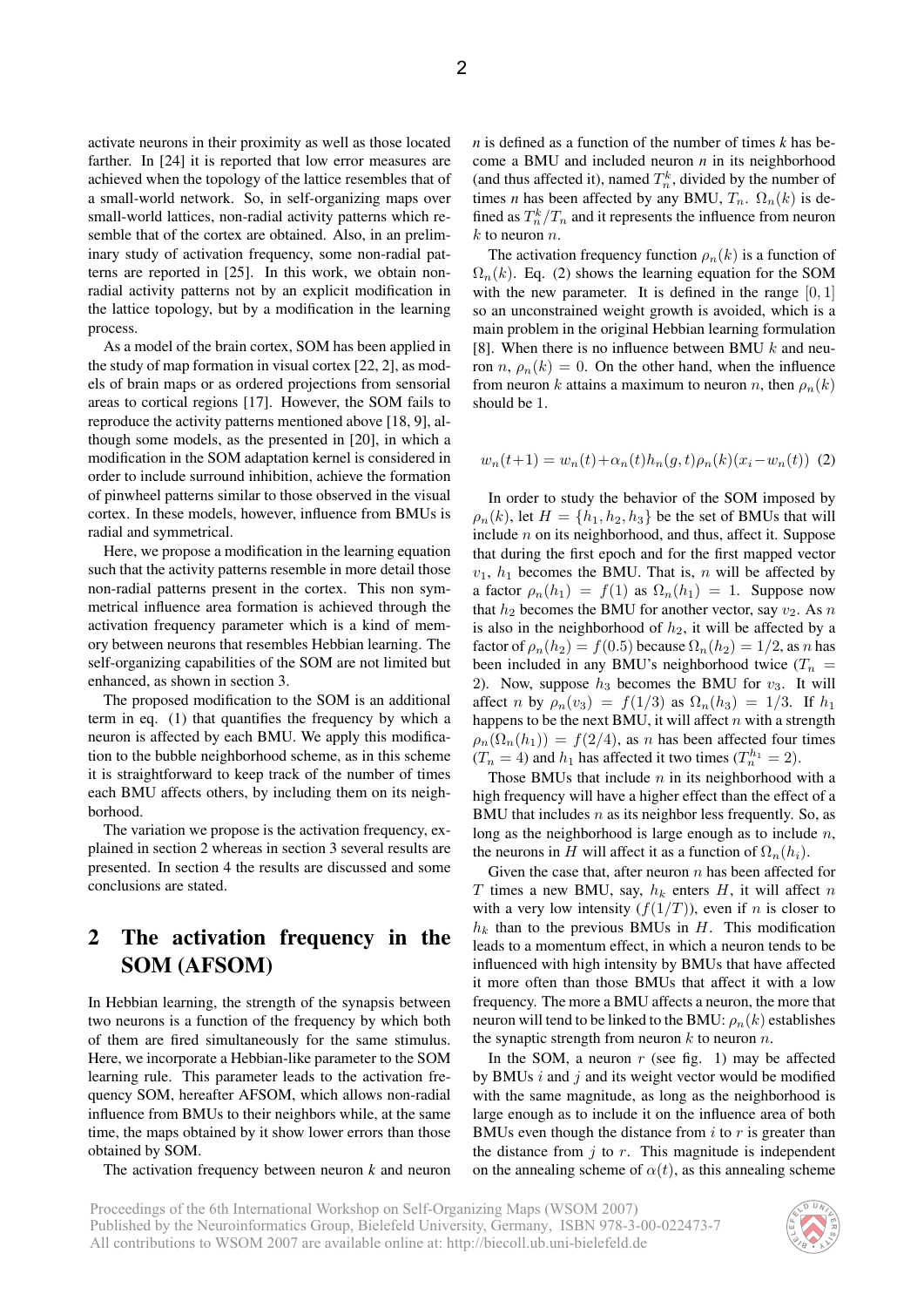is only a function of time and the previous learning factor value,  $\alpha(t-1)$  [16].



Figure 1: The influence, shown here as a rotation in the weight vector, of BMU  $i$  is higher on neuron  $q$ . Thick arrows represent weight vector after modification.

In SOM during the same epoch both  $r$  and  $q$  are equally affected by  $i$ , as they are located at the same distance from it and the learning factor for  $i$  is the same. In AFSOM, the influence from  $i$  to  $r$  is modified with respect to the influence shown in the SOM because  $j$  has affected  $r$ . Even when the neighborhood function decreases as to exclude  $r$ from *j*'s neighborhood, the previous influence is recorded in r's memory  $(\rho_r(.))$ , so it will not be affected by i with the same intensity as if  $r$  had not been affected by  $j$ . Also  $i$  does not affect  $r$  and  $q$  with the same magnitude because r has been under the influence of other BMUs  $(i)$ , which is enough to change the activation frequency by which  $r$  is affected by  $i$ : no matter if  $j$  does not affect  $r$  any longer, the activation frequency from  $i$  to  $r$  has taken that influence into account.

As  $\Omega_n(k)$  depends on the number of times k include n on its influence area,  $\rho_n(k)$  depends on the neighborhood function and thus it would be decreasing with time, since the neighborhood is also decreasing with respect to time. Therefore the annealing scheme for  $\rho_n(k)$  is straightforward as long as it is positive definite.

The form of  $\rho_n(k)$  is critical: it should be a positive definite function on  $\Omega_n(k)$ , but that is not enough. Empirically, we have found that those functions whose image is in the range [0.5, 1.0] not only show lower errors, but also form activity areas which are not symmetrical.

A naive choice for activation frequency function would be  $\rho_n(k) = \Omega_n(k)$ . This function forms maps whose errors are similar to the maps formed by the SOM, but at the same time, it shares the same properties that other activation frequency functions with lower errors. As the number of epochs go by, the area affected by  $\rho_n(k)$  is reduced, as the neighborhood function is decreasing, but the intensity over the neurons being affected by  $k$  is higher. However, this intensity is not radial as some of the neurons affected by k could be affected by other neurons.

In the AFSOM every neuron has a temporal memory,  $\Omega_n(k)$ , which allows it to recall the number of times any other neuron has affected it. This memory could be stated as the synaptic strength between every pair of neurons. If a given BMU persistently affects a neuron, and no other BMU affects it, then its synaptic strength is higher than the synaptic strength between another neuron and the two or more BMUs that affect it.

Several activation frequency functions were studied in order to identify the general properties that allow: 1) low error measures, 2) low sensitivity to initial conditions and 3) non radial influence areas for BMU.

From all the possible functions for  $\rho_n(k)$ , only a few of them show error measures lower than the SOM and achieved those low errors through non-radial influence areas. Rule 1, despite of its simplicity, shows error measures similar to the maps trained by SOM with bubble neighborhood, whereas the remaining three rules perform better.

$$
(Rule 1) \qquad \rho_n(k) = \Omega_n(k) \tag{3}
$$

(Rule 2) 
$$
\rho_n(k) = \frac{1}{1 + e^{-2.5 \times \Omega_n(k)}} \tag{4}
$$

(Rule 3) 
$$
\rho_n(k) = 0.5 \times \Omega_n(k) + 1
$$
 (5)

(Rule 4) 
$$
\rho_n(k) = \frac{1}{1 + e^{-0.5 \times \Omega_n(k)}}
$$
 (6)

The range of rules 2-4 is  $[0.5, 1]$  while the range for rule 1 is  $[0, 1]$ . In several experiments with dozens of different activation frequency functions, those with low errors and non-radial influence were those whose range is [0.5, 1] and are positive definite over  $\Omega_n(k)$ . This means that the influence from a BMU to neurons on its neighborhood should not be very low in any case, even if it is affecting them for the first time.

In SOM, the neighborhood function defines an influence area of the BMU. It defines a kind of neuronal activity spread effect [17, 27]. The intensity in the influence area is homogeneous, while in AFSOM, those influence areas are neither radial nor symmetrical and, at the same time, the formed maps are as good (and in many cases better) as those formed by SOM with bubble neighborhood, in the sense of low error measures.

If  $\rho_n(.) < 1$  then neuron *n* will not modify its weight as much as stated by  $\alpha_n(.)$  and by  $|w_n - x|$ . The lower  $\rho_n(.)$  the lower the modification of n's weight vector in direction of the input vector. That is, n's weight vector will not be attracted to the input vector as much as if this influence were maximal ( $\rho_n(.) = 1$ ). Thus *n* is more likely to be linked to (affected by) a BMU  $k$  if there is a long-time effect (a high value of  $\rho_n(k)$ ), rather than linked to a BMU  $j$  that has a recent influence over it (see fig. 2).

In the SOM, the BMU updates its weight vector so it is the closest one to the input vector that stimulated the BMU. Although some other neurons may update its weight vector as much as the BMU, no one can be more similar to the

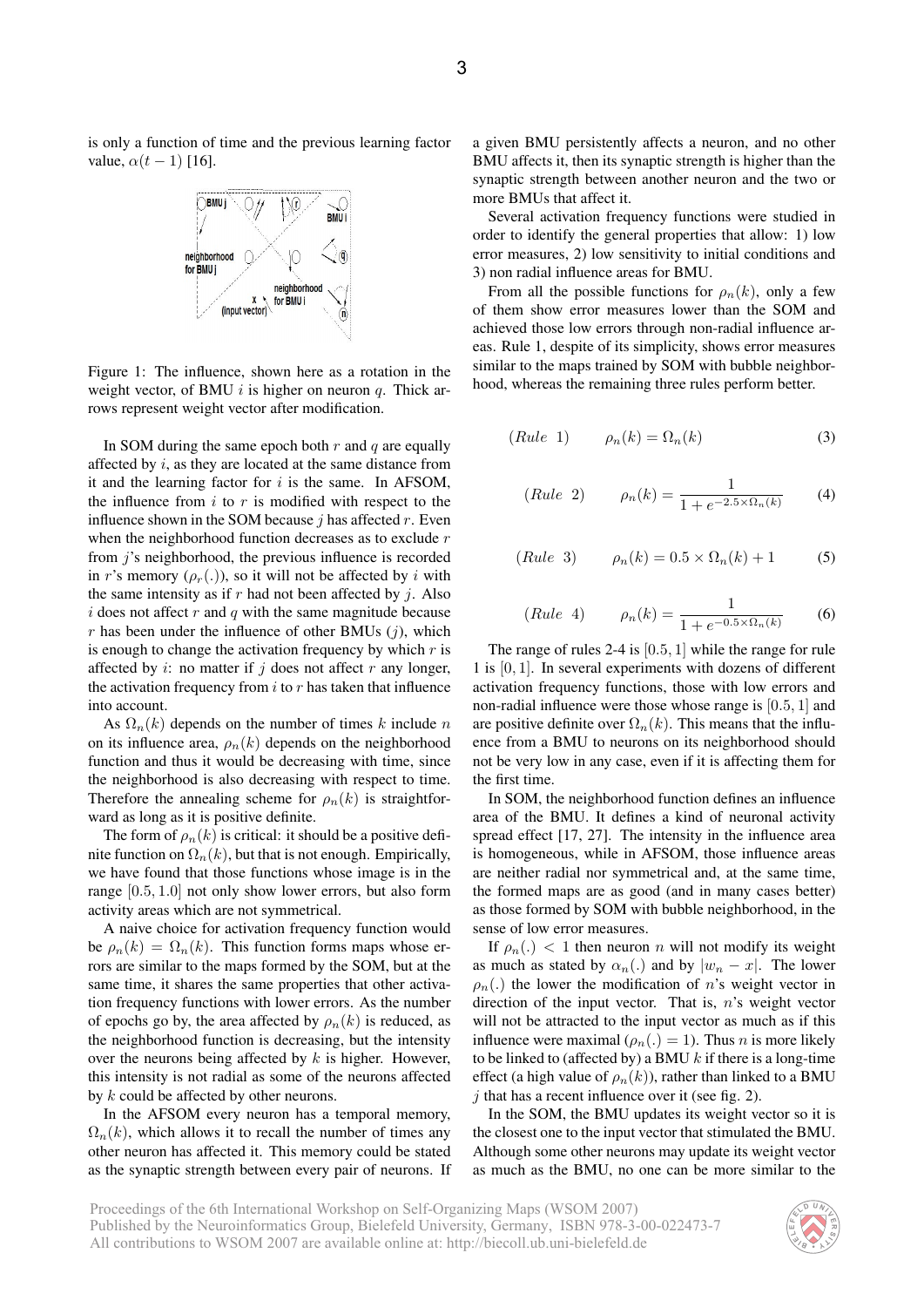

Figure 2: Weight vector modification after two input vectors are mapped to BMUs for SOM and for AFSOM for  $\alpha = 1$  (left) and  $\alpha = 0.5$  (right). It is observed that for BMU 2 the weight vectors follow a different route in AF-SOM for the three central neurons, as they are under the influence of two BMUs. The neighborhood for each BMU is indicated as a solid line.



Figure 3: a) Distance from weight vector to input vector  $(y)$ axis) and distance from the BMU to its neighbors  $(x \text{ axis})$ . The BMU's weight vector (BMU at distance 0) is not the closet to the input vector after applying eq (2). The arrows show the BMU. b) The  $z$  axis is the Euclidean distance from each neuron's weight vector to input vector.

input vector than BMU's because of eq. (1). In contrast, in AFSOM, the BMU's weight vector may not necessarily become the most similar one to the input vector (see fig 3). That is, other neurons may update their weight vector and become more active that the BMU, in the sense of similitude to the input vector.

Let k be the BMU for a certain input vector  $m$  and neuron  $i$  to be in its neighborhood. It is possible that the weight vector for  $i$  gets closer to  $m$  than  $k$ 's weight vector. To see this, lets consider the adaptation process that takes place after input m is mapped to k:  $w_k = w_k + \rho_k(k)(m - w_k)$ . Also, neuron *i* is updated:  $w_i = w_i + \rho_i(k)(m - w_k)$  (the time t has been eliminated for clarity and  $\alpha$  and h are not indicated as both have the same value for  $i$  and  $k$  in the bubble neighborhood scheme). If it happens that:

•  $\rho_k(k) + \delta < \rho_i(k)$  as, for example, if neuron i has not been affected by any other neuron different from  $k$  whereas  $k$  has been influenced by other neurons, and



Figure 4: Influence areas for a BMU (white x) for rule 1 for four consecutive epochs. The intensity of the influence from the BMU to its neighbors is not radial or symmetrical. As the number of epochs and mapped vectors increases, the intensity of the influence increases. In a-d (starting at top left), four different input vectors were mapped to the BMU in the same epoch. It is observed a bias in the intensity. The color scale is proportional to  $\rho_n(k)$ .

•  $|w_k-m| < |w_i-m|+\delta$  which means that weight vector for neuron  $i$  is not "very far away" from  $m$  input vector

then weight vector  $i$  gets closer to  $m$  than weight vector  $k$ as  $\rho_k(k)|w_k - m| < \rho_i(k)|w_i - m|$ .

The activity patterns formed by  $\rho_n(k)$  show interesting properties. For example, neurons that are very close to BMU k are not affected as much as some neurons that are located far away from  $k$ , as it may be observed in figs. 4c)e), where close neurons are blue-colored, while farther neurons are red-colored, which means that  $\rho_n(k)$  is higher for the later neurons. This is explained by the fact that the bluecolored neurons are being affected with a high frequency by other BMU's different from  $k$ , while the red-colored are being affected with a low frequency (if any) by other BMUs.

The training of the map in the AFSOM is affected by  $\rho_n(k)$ . Fig 5 shows the weight folding for SOM and for the proposed modifications for an artificial data set. It is observed that the AFSOM leads to a faster folding than SOM.

## 3 Results

We evaluated the AFSOM for six data sets: the twodimensional spiral (350 vectors), the iris data set, the ionosphere data set, the codon usage data set (64-dimensional and 400 input vectors), the waveform data set and the Mexi-

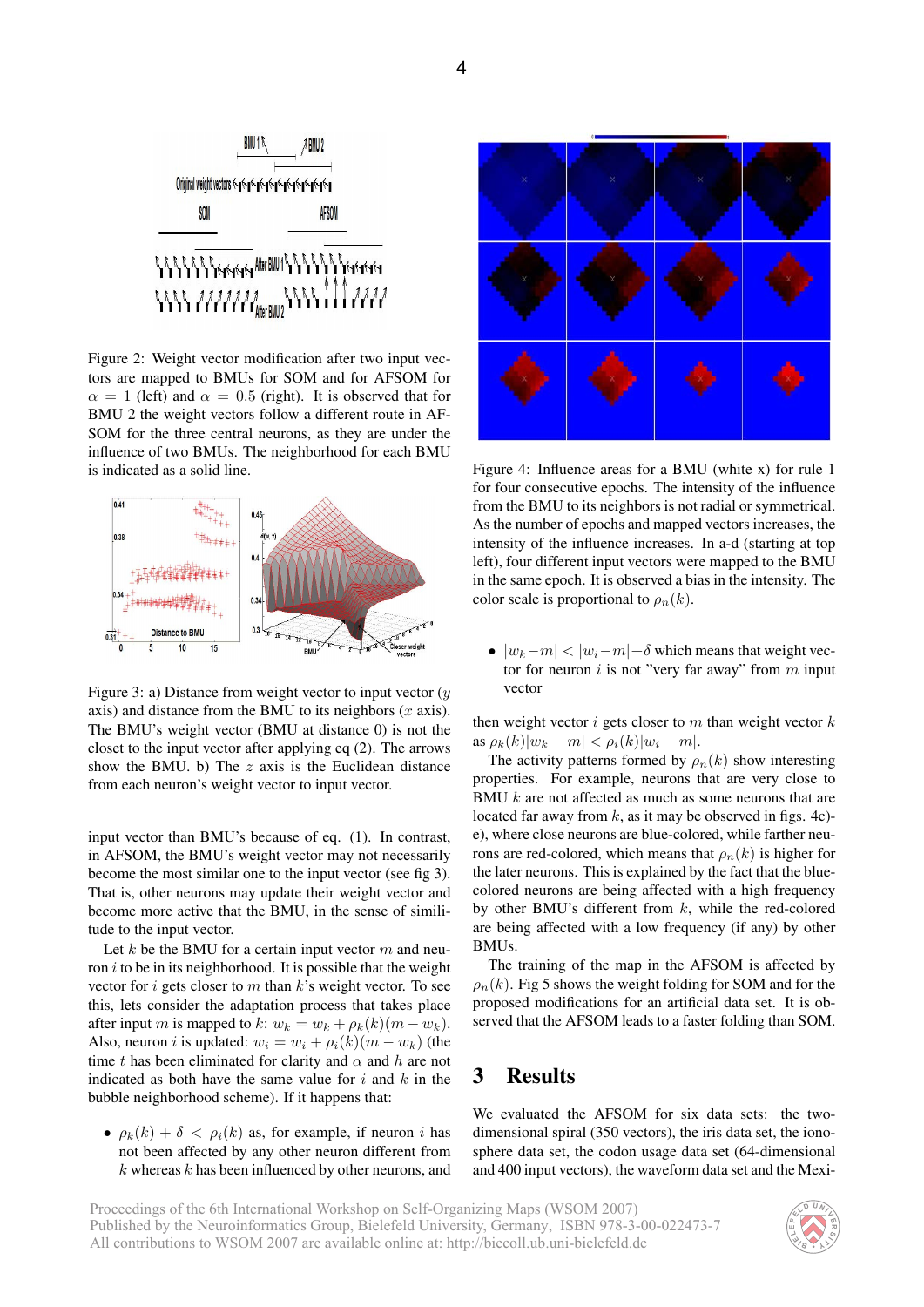

Figure 5: Weight folding for epochs  $t = 1, 3, 6, 10, 12, 20$ and 30 for SOM (first row) and for the AFSOM (equations (3)-(6), rows 2 - 4) obtained in a  $20 \times 20$  lattice. The data set is an unitary circumference with 1000 input vectors.

can elections (ME) data set, (six-dimensional and 300 input vectors).

In order to verify low-error maps formed by eq. (2) two error measures were quantified and compared to the error measures present in the maps formed by eq (1). Although there are several error measures for the maps obtained by the SOM algorithm, [10, 15, 14], the topographic error (TE) as well as the error quantization (EQ) were the used error measures for the obtained maps, as they are good measures of the quality of topographic mapping and vector quantization. In order to test sensitivity and selforganization, several thousands of experiments were made for three different lattices size,  $N \times N$  ( $N = 10, 20$  and 25), as well as for the initial learning parameter  $0 < \alpha(0) \leq 1$ and for the initial neighborhood size  $1 < h_n(g, 0) \leq N$ . Practically, for each

- learning set (spiral, iris, ionosphere, ME data, codon usage and waveform),
- number of epochs (between 1 and 30),
- activation frequency function (equation (1) was also included for comparison),

the initial learning parameter  $\alpha(0)$  was chosen randomly from  $(0, 1]$  as well as the initial neighborhood width was chosen from  $[1, N]$ . The final learning parameter was 0.00001. The final neighborhood values were set to 0 and decreased exponentially.

Figures 6 - 7 show TE and EQ as a function of the number of epochs and initial neighborhood width for the SOM and for AFSOM for the six data sets for the 20x20 lattice. Rules 1 and 3 show similar error measures for the six data sets. Both of them show low TE values if both, the number of epochs and initial neighborhood width are low. SOM



Figure 6: TE as a function of number of epochs and initial neighborhood width for the six data sets (from top to bottom spiral, iris, Mexican elections, ionosphere, codon usage and waveform) for SOM (first column) and AFSOM (rules 1 - 4, columns 2 - 5).

shows high TE values in the former situation. Rule 1 shows very low TE for the waveform data set if compared to any other rule, including SOM.

Rules 2 and 4 show also similar TE curves. For the iris data set, both rules show high TE values in an unexpected case, when the number of epochs and the initial neighborhood width are maximal, which contrasts with the behavior shown by SOM and rules 1 and 3. For EQ, rules 1 and 3 show lower values than SOM, with exception of the ME data set, for which rule 3 shows high values. EQ seems harder to be decreased in the AFSOM for all data sets.

Tables (1)-(3) show a summary of the TE and EQ for the analyzed data sets. It is shown that the topographic error is, in general, lower in the maps obtained by eq (2) than in those maps obtained by eq (1). Consistently, rule 3 forms maps with lower TE and EQ values than those formed by the remaining rules as well as those formed by SOM.

## 4 Conclusions

A parameter that accounts for the activation frequency between BMUs and its neighbors is incorporated to the SOM. In it, each neuron has a memory of the synaptic strength it has with each other neuron in the network. The activation frequency resembles Hebbian learning, as it is a function of the frequency by which neurons respond for the same

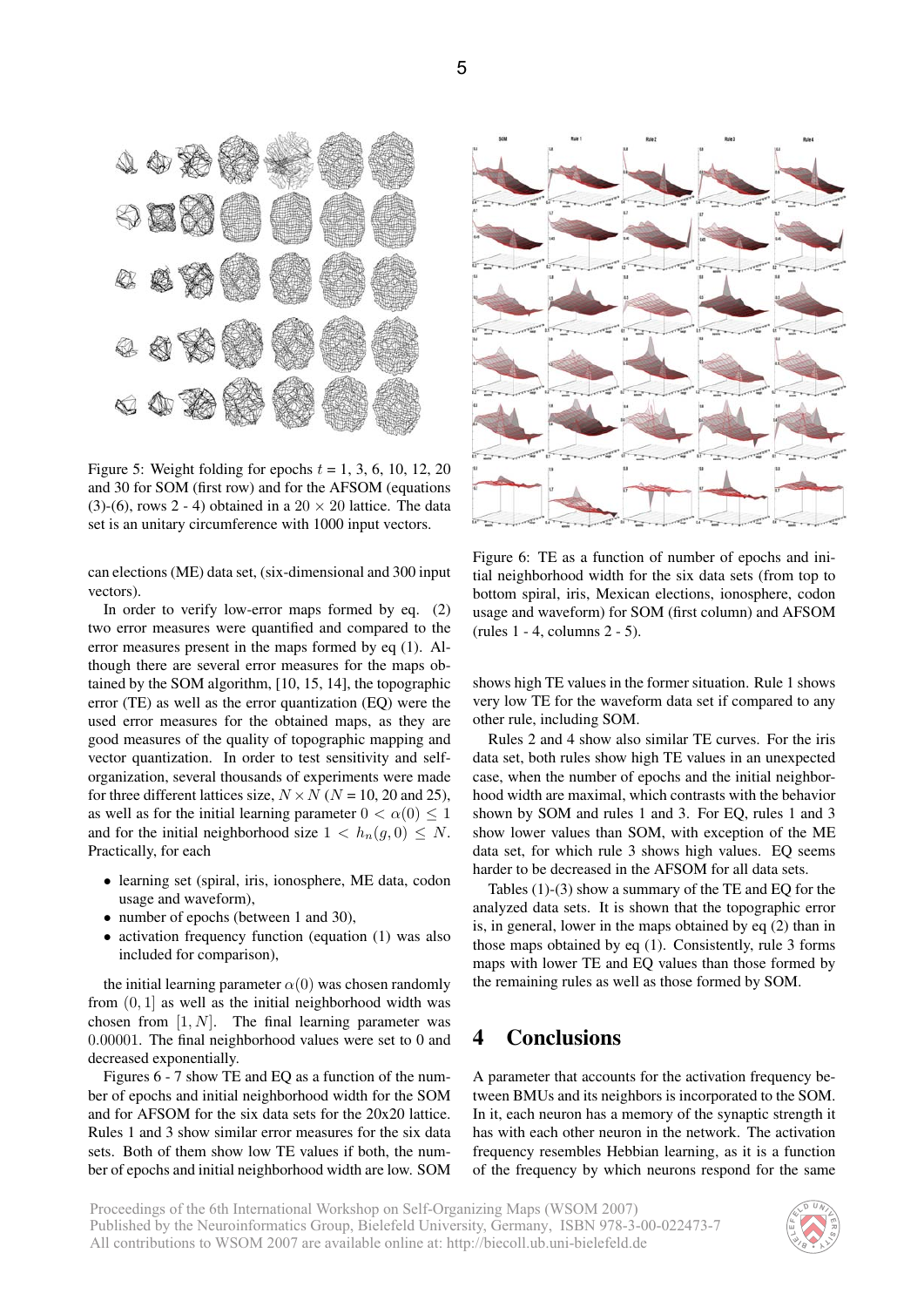



Figure 7: EQ as a function of number of epochs and initial neighborhood width for the six data sets for SOM (first column) and AFSOM (rules 1 - 4, columns 2 - 5).

stimulus, achieved by a differentiated influence of BMU to its neighbors.

The weight folding in the proposed model is subject to the differentiated influence each BMU  $k$  has in its neighbors. The weight vector for those neurons with which  $k$ has a strong synaptic strength will be strongly attracted to the input vector for which  $k$  became BMU. This behavior allows a faster weight folding and also allows the weight vector from other neurons to get closer to the input stimulus than the BMU's weight vector.

The fact that the BMU's weight vector may not be the closest to the input stimulus is also remarkable. As it may happen that a BMU affects with high intensity neurons that are far away and affect with lower intensity neurons closer to it, it may explain the brain cortex images obtained by neuroimaging techniques in an alternative way. Research has been done to verify the compartmental structure of the brain and it has been proposed that connectivity in the brain may have a strong genetic nature [13, 28].

However, with the proposed model, it may be possible to explain those images in a different way. Here, the neurons that are active for a particular stimulus may not be the most excited ones, if excitation is equivalent to distance from weight vector to input vector after adaptation. So, if a given neuron responds to a stimulus, it may not even be very excitated, because of the frequency activation function, but may be able to stimulate neurons located far away, and in a non-radial pattern. Following this idea, the neurons identified as stimulated may not necesarily be the most excited ones for that stimulus.

Although the error measures are in general lower in AF-SOM than in SOM, this is not its main feature. The fact that it achieves self-organization by a non-radial influence of neurons is more important, because it resembles more accurately the brain cortex dynamics by generating nonsymmetrical activity patterns and also because it incorporates memory between every pair of neurons.

Table 1: Mean  $(\mu)$  and standard deviation ( $\sigma$ ) for 20 000 experiments with random initial neighborhood width (1 <  $h < 20$ , random initial  $\alpha$  and random number of epochs  $(0 < r < 31)$ , for the spiral and iris data sets, for  $20x20$ lattice.  $h(r) = 0$  and  $\alpha(r) = 0.00001$ .

|                | Spiral      |             |          |             |
|----------------|-------------|-------------|----------|-------------|
| R.             | $\mu TE$    | $\sigma TE$ | $\mu EQ$ | $\sigma EQ$ |
| SOM            | 0.50        | 0.001       | 0.010    | 0.01        |
| 1              | 0.50        | 0.000       | 0.011    | 0.01        |
| 2              | 0.49        | 0.001       | 0.009    | 0.01        |
| 3              | 0.49        | 0.002       | 0.010    | 0.02        |
| 4              | 0.49        | 0.001       | 0.010    | 0.01        |
|                | <b>Iris</b> |             |          |             |
| $\mathbf{R}$ . | $\mu TE$    | $\sigma TE$ | $\mu EQ$ | $\sigma EQ$ |
| <b>SOM</b>     | 0.41        | 0.001       | 0.092    | 0.000       |
| 1              | 0.42        | 0.001       | 0.091    | 0.000       |
| 2              | 0.41        | 0.001       | 0.092    | 0.001       |
| 3              | 0.40        | 0.001       | 0.091    | 0.001       |
| 4              | 0.40        | 0.001       | 0.092    | 0.000       |

Table 2:  $\mu$  and  $\sigma$  for 20 000 experiments with random initial neighborhood width and random inital  $\alpha$  for the Mexican elections and ionosphere data sets, for 20x20 lattice.

| Elections      |          |             |          |             |  |  |
|----------------|----------|-------------|----------|-------------|--|--|
| R.             | $\mu TE$ | $\sigma TE$ | $\mu EQ$ | $\sigma EQ$ |  |  |
| <b>SOM</b>     | 0.36     | 0.001       | 0.049    | 0.002       |  |  |
| 1              | 0.36     | 0.008       | 0.051    | 0.001       |  |  |
| 2              | 0.35     | 0.009       | 0.049    | 0.003       |  |  |
| 3              | 0.34     | 0.006       | 0.049    | 0.002       |  |  |
| 4              | 0.36     | 0.001       | 0.048    | 0.003       |  |  |
| Ionosphere     |          |             |          |             |  |  |
| $\mathbf{R}$ . | $\mu TE$ | $\sigma TE$ | $\mu EQ$ | $\sigma EQ$ |  |  |
| <b>SOM</b>     | 0.42     | 0.003       | 5.347    | 0.007       |  |  |
| 1              | 0.41     | 0.001       | 5.785    | 0.005       |  |  |
| $\mathfrak{D}$ | 0.41     | 0.002       | 5.329    | 0.007       |  |  |
| 3              | 0.38     | 0.001       | 5.348    | 0.008       |  |  |
| 4              | 0.41     | 0.001       | 5.667    | 0.010       |  |  |